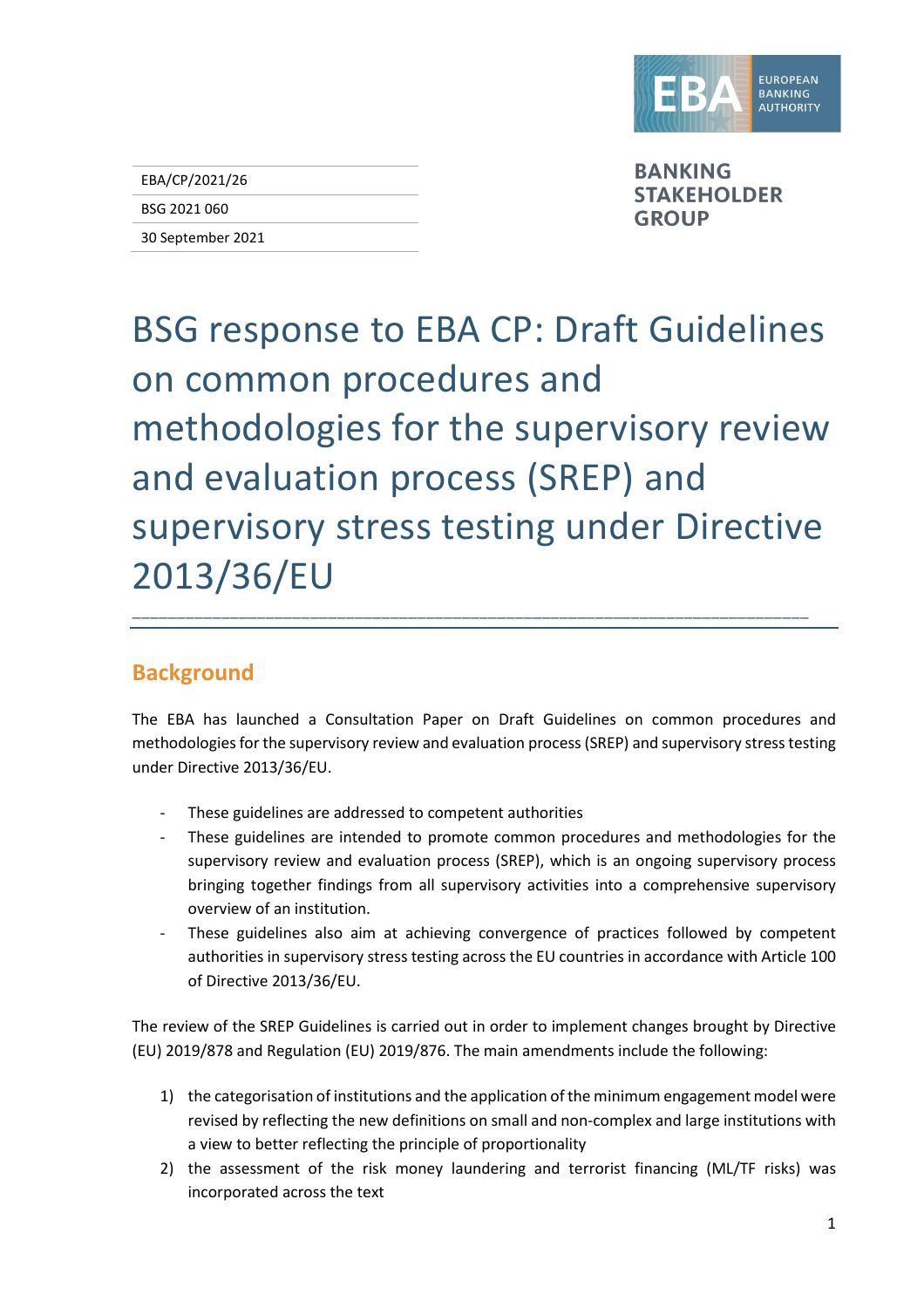- 3) the provision on Pillar 2 and capital add-ons and the P2G were reviewed
- 4) in order to reflect the separate stack of own funds requirements based on the leverage ratio, clarifications were added on the related separate supervisory assessment of Pillar 2 capital add-ons and the P2G to address the risk of excessive leverage
- 5) the requirements for the assessment of the interest rate risk in the non-trading book, as well as the assessment of liquidity risk and liquidity adequacy were adjusted to align with the current regulatory framework

The review aims also at aligning with other relevant guidelines and technical standards, and best practices. It affects all main SREP elements including (i) business model analysis, (ii) assessment on internal governance and institution-wide control arrangements, (iii) assessment of risks to capital and adequacy of capital to cover these risks and (iv) assessment of risks to liquidity and funding and adequacy of liquidity resources to cover these risks.

## **BSG response**

The BSG welcomes the opportunity to comment on the proposed consultation paper and considers extremely relevant the role of the EBA to review and amend current guidelines in order to align them with the latest developments in the EU legislation at the time that contributes to supervisory convergence.

Nevertheless there are some topics in which the BSG would like to express its opinion to be taken into consideration when launching the final version of these guidelines:

**· Regarding the proportionality principle**, the BSG considers that if the aim of the EBA is to allow a more proportionate approach towards the assessment and allocation of supervisory resources, it should probably specify further throughout some specific indications.

In opinion of the BSG, proportionality has been very much tight to the concept of size and it would be desirable to go beyond the size of the institutions and take into account for instance geographical application of numerical thresholds (see for instance quantitative limits in retribution for the identification of risk takers, the 1% threshold for NPLs in developing countries, etc).

**· Regarding how to take into account ML/TF risks within SREP**, the BSG shares the view of the EBA in the complementarity that should exist between supervisory authorities and encourage the EBA keep working on the proposed line to ensure a fluent coordination without creating an overwhelming flow of demands to institutions.

**· Regarding the assessment of internal governance**, the BSG would like to encourage the EBA on taking decisive steps to properly tackle recurrent dejá-vu issues such as the recognition of SPE/MPE business models and the recognition of dual and monist management bodies.

· **Regarding the assessment of risks to capital** (credit risk, operational risk, market risk and IRRBB), some members of the BSG would suggest to re-evaluate the importance of the ICAAP. Most banks and financial institutions have been investing time and resources in building capabilities to improve this tool and it is not clear under which circumstances it should be considered as an unreliable tool.